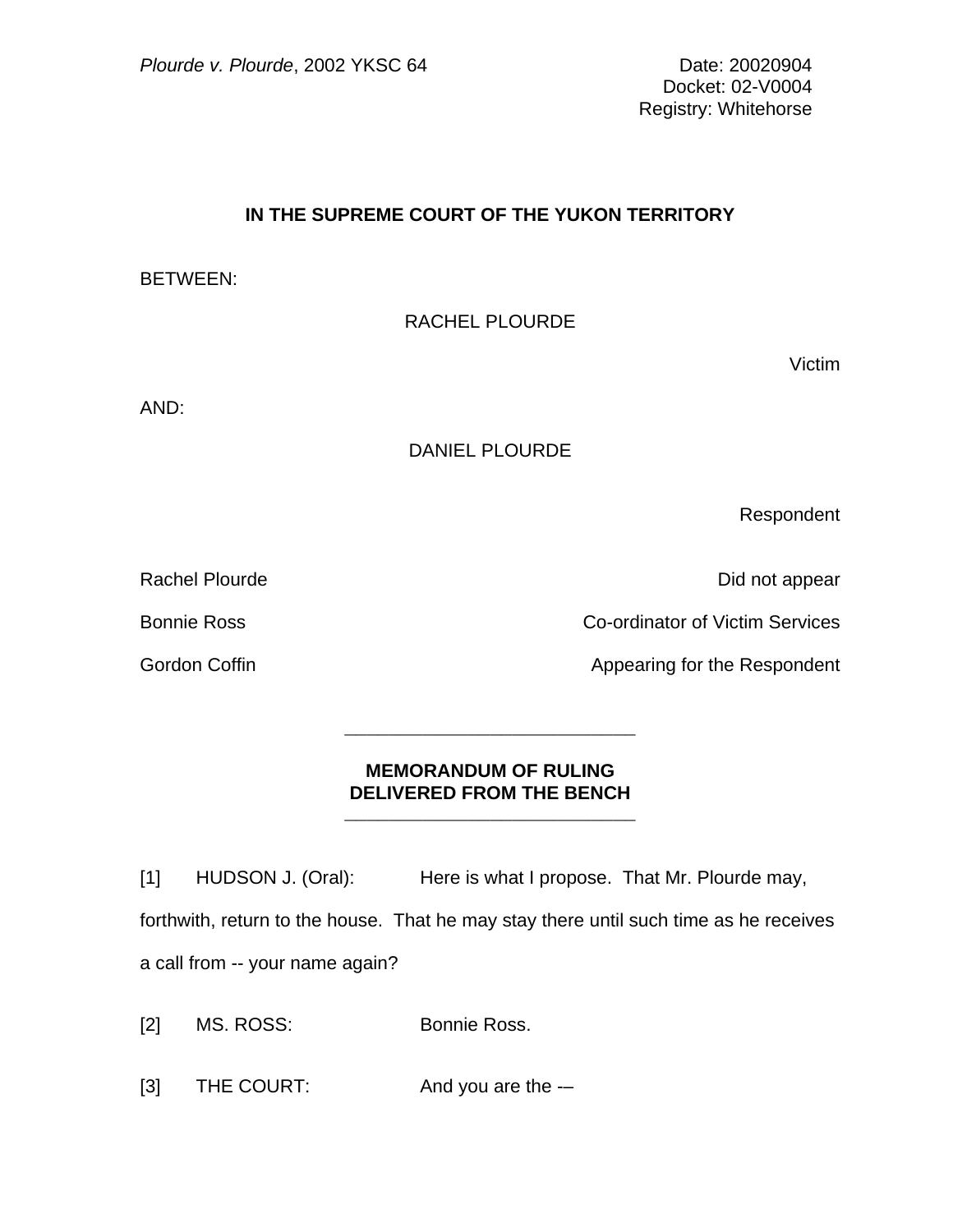[4] MS. ROSS: Coordinator of Victim Services.

[5] THE COURT: A representative of the Victim Services Branch. Is it a branch?

[6] MS. ROSS: A unit.

[7] THE COURT: A unit, thank you. To remove himself from the premises within two hours after receipt of the call, or the placing of a notice saying, you are directed to leave, signed victim.

[8] This order is made on the condition that upon receipt of the call from the complainant/victim, from Fort Nelson, to the representative of the Victim Support Unit, that is to say within two hours of that call, will, forthwith, call to the respondent directing him to leave the house within two hours.

[9] The complainant is directed -- this is the toughie.

[10] MS. ROSS: Perhaps there would be a third party that could pick up the truck and camper?

[11] THE COURT: You mean the camper?

[12] MS. ROSS: Well, if she brings back the camper. I'll ask her if she can possibly do that and if there would be a third party that could pick it up.

[13] THE COURT: Not that much traffic between Hay River and Whitehorse.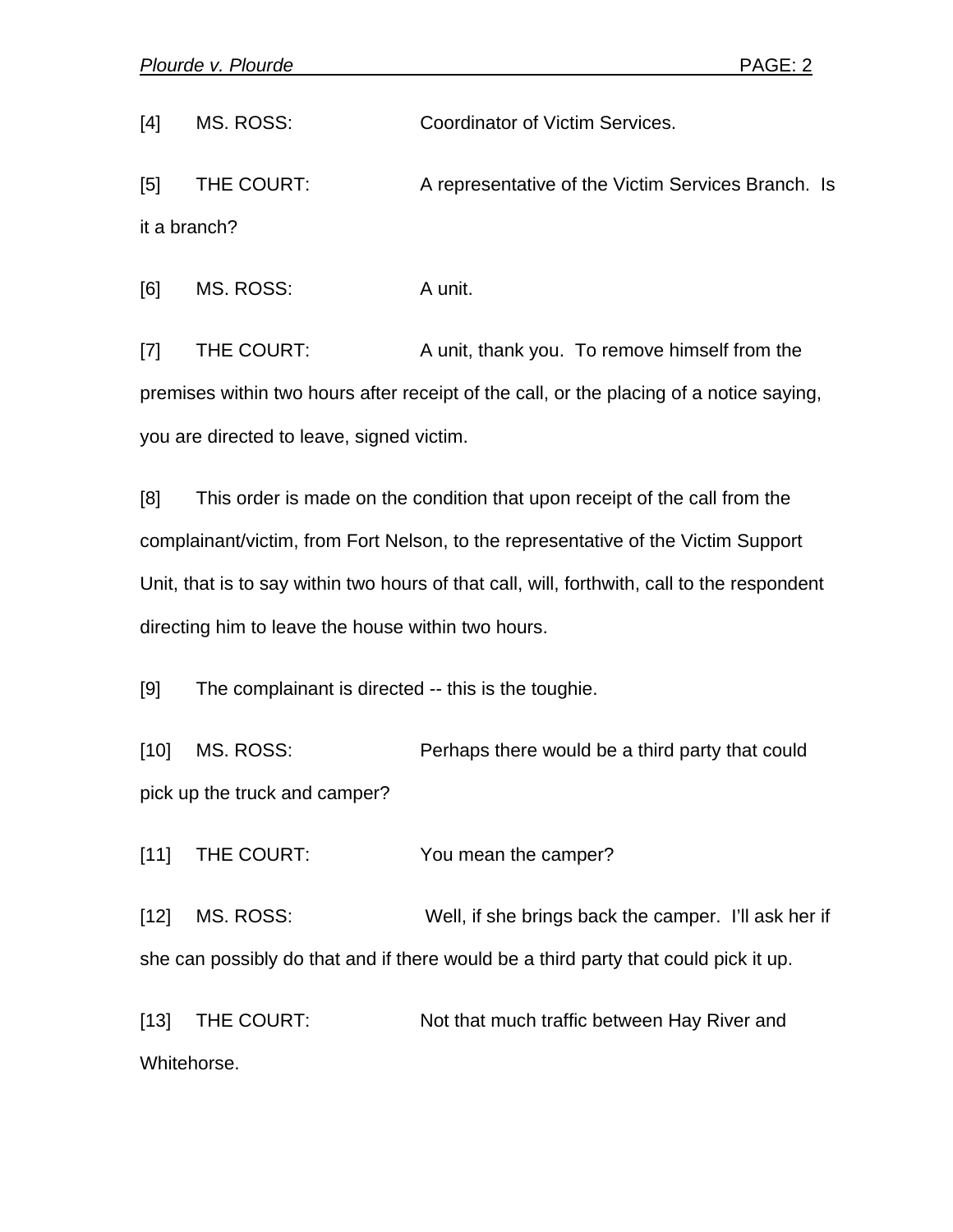[14] MS. ROSS: No, but I mean when she gets here.

[15] THE COURT: Well, it seems the people that we are speaking of make an 18-hour trip to Hay River without too much hesitation. I cannot bring myself -- I would like to, for you, Mr. Plourde, but I cannot direct that this woman transport herself and her two kids over that road when I am told, and I am inclined to believe it, either the road, or the weight of the camper, it is unsafe. I have to go with that. So she is directed to, upon return to the house, to immediately return the truck to Mr. Plourde and we will go from there.

[16] MS. ROSS: And how will he get it?

[17] THE COURT: She will call him. She will take it somewhere within -- the house in on Lowe Street?

[18] MS. ROSS: Jeckell.

[19] THE COURT:  $Jeckell$ . All right, she will park it on  $4<sup>th</sup>$  Avenue in front of the fish store. How close is that?

[20] MS. ROSS: A few blocks.

[21] THE COURT: Leave the keys in it for that moment of time. That is the best I can do. Or leave the keys with you? No. Leave the keys in the fish store? No.

[22] MS. ROSS: Why doesn't she leave it parked on  $5<sup>th</sup>$  Avenue near Jeckell Street and that --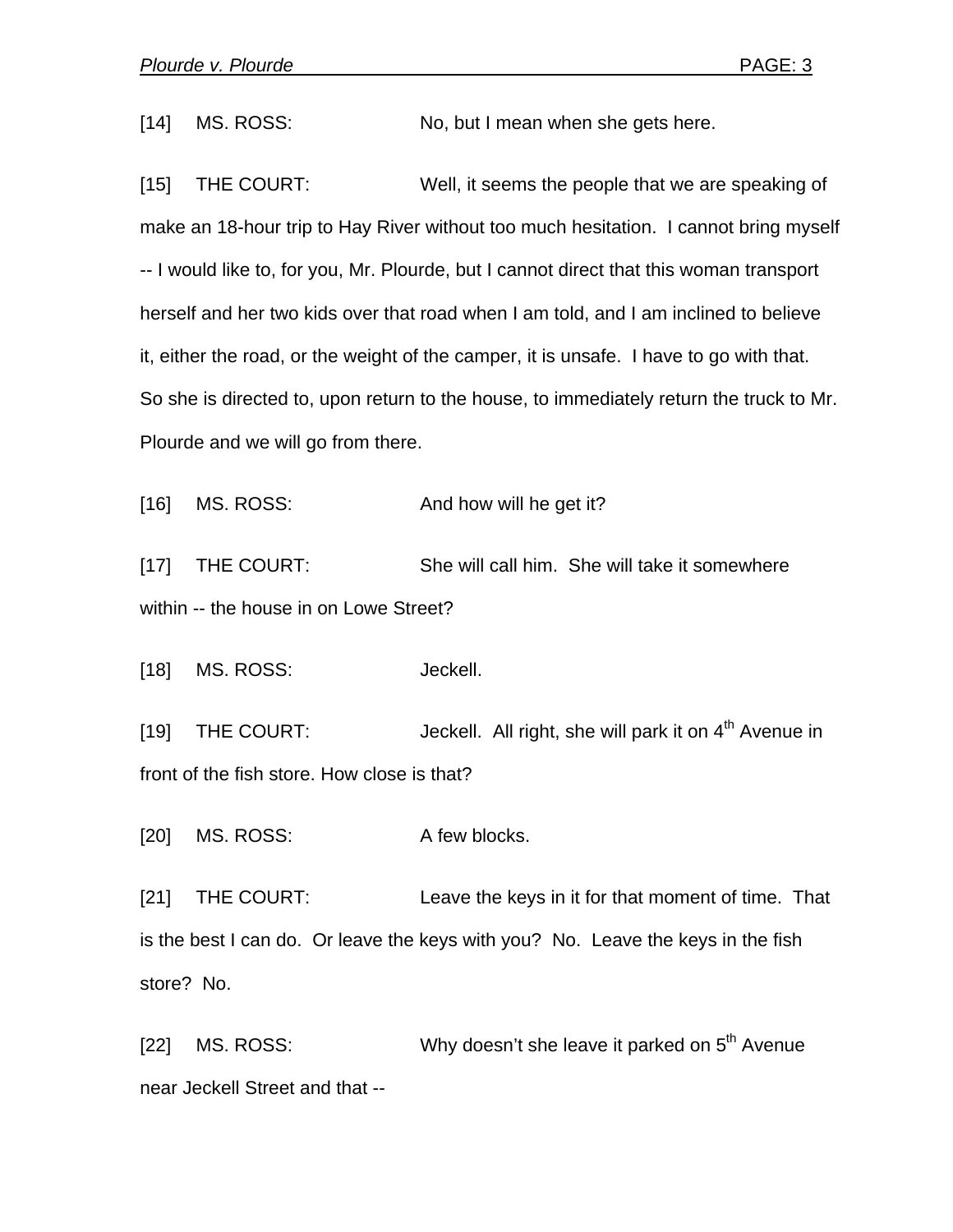| $[23]$                                                                            | THE COURT:  | Within 100 feet of Jeckell Street?                   |
|-----------------------------------------------------------------------------------|-------------|------------------------------------------------------|
| $[24]$                                                                            | MS. ROSS:   | Yes.                                                 |
| $[25]$                                                                            | THE COURT:  | And leave the keys in it, having told him where it   |
| is, or that she is there? No, I mean told you that she is there and you tell him? |             |                                                      |
| $[26]$                                                                            | MS. ROSS:   | She'll tell me and I'll tell him.                    |
| $[27]$                                                                            | THE COURT:  | Have you got that down, Mr. Coffin?                  |
| $[28]$                                                                            | MR. COFFIN: | I think so.                                          |
| $[29]$                                                                            | THE COURT:  | Would you read it back to me?                        |
| $[30]$                                                                            | MR. COFFIN: | Well, I don't have it in the way that I would phrase |
| $a -$                                                                             |             |                                                      |
| $[31]$                                                                            | THE COURT:  | No, no, just the scheme of it, you know, the whole   |
| thing.                                                                            |             |                                                      |
|                                                                                   |             |                                                      |

[32] MR. COFFIN: About the whole thing? As I understand it, Mr. Plourde may return to the house on Jeckell Street.

[33] THE COURT: Forthwith.

[34] MR. COFFIN: Forthwith. He can stay there until he receives a call from Victim Services that they have received a call from Rachel Plourde that she's in Fort Nelson. Upon receipt of that call he's to vacate within two hours.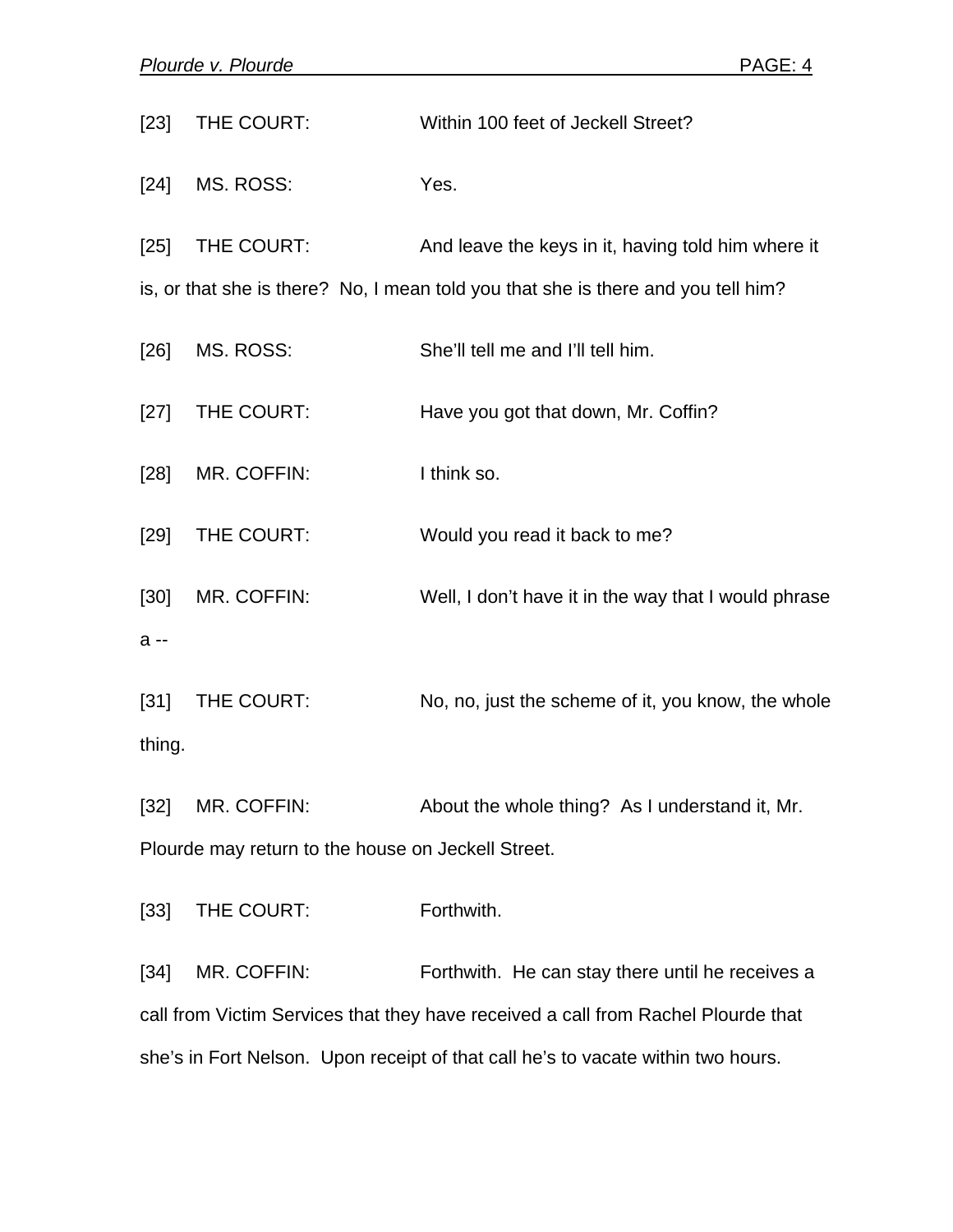[35] THE COURT: Yes.

[36] MR. COFFIN: She's to return with the truck to Whitehorse and to advise Victim Services when she's in town and where the truck is.

[37] THE COURT: Yes.

[38] MR. COFFIN: They are to advise Mr. Plourde -- it will be difficult to contact him, I suppose.

[39] THE COURT: Why?

[40] MR. COFFIN: He won't have a residence then. He'll be out because there's going to be -–

[41] THE COURT: He can leave a number with Victim Services.

[42] MR. COFFIN: Yes, but there will be a considerable time between her arrival in Fort Nelson and her arrival here in Whitehorse that he will be out of the house.

[43] THE COURT: Yes, okay. Make it three hours. He has to be out within three hours of the call. That does not do it entirely, but it brings it closer.

[44] MR. COFFIN: Brings it closer. And upon her arriving in Whitehorse, she'll advise Victim Services, who will then contact Mr. Plourde about the truck.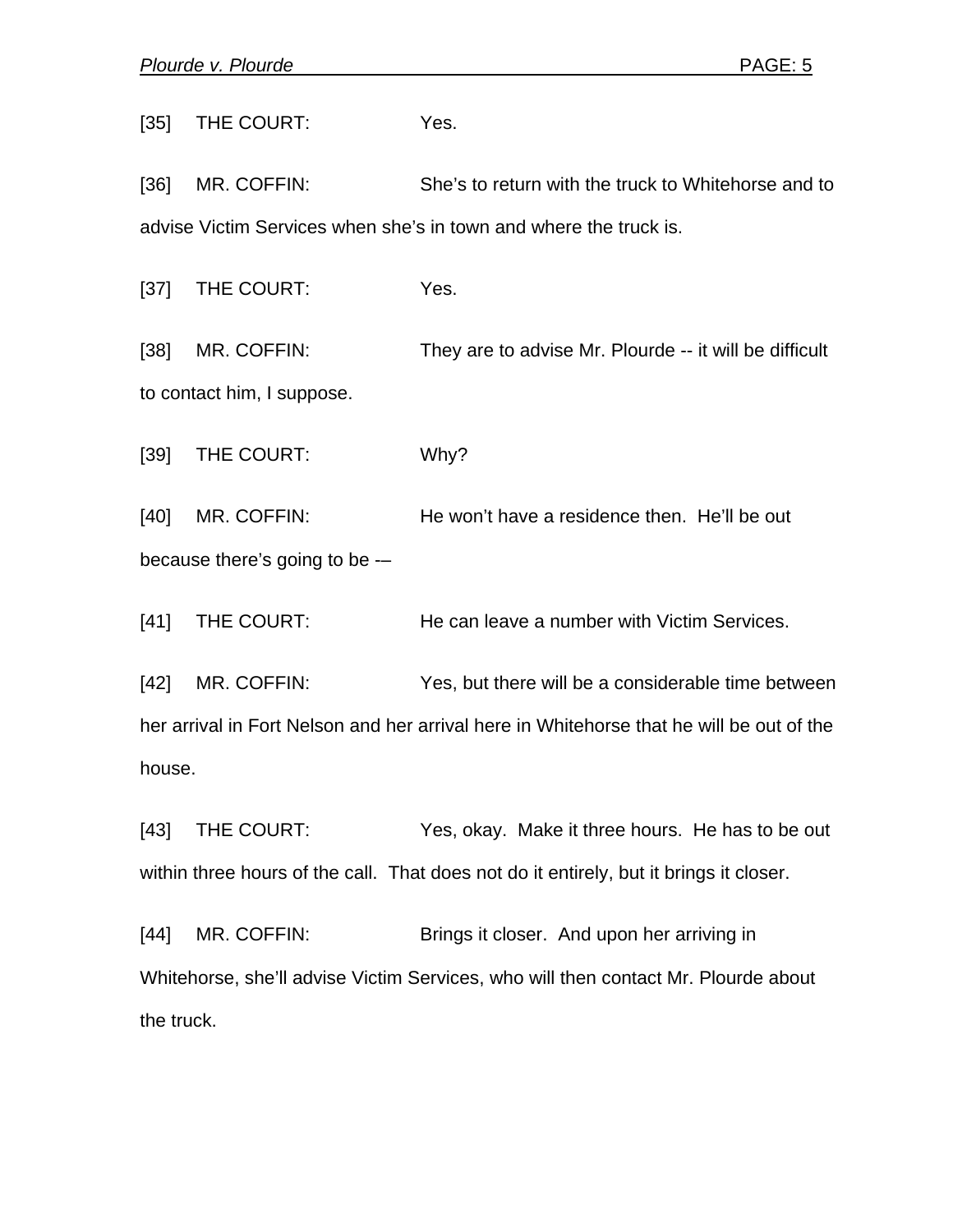[45] THE COURT: Yes. And he can be advised to start looking at the corner of  $5<sup>th</sup>$  and Jeckell. And she is to leave the keys in the car. If she would not want to do that, she can leave them, I suppose -- well, the police are not going to want to get involved. They probably will not receive them. She can leave them with the sheriff's office or the president of the Law Society. No.

[46] In addition to that, pursuant to 9(a), I direct that all peace officers to whose attention this matter may come, to take necessary steps, including arrest of the respondent, using reasonable force, to enforce the compliance with this order. I am reading s. 9(a).

[47] MR. COFFIN: 9(b)?

[48] THE COURT: Chay, right, 9(b); I was in error. Yes, 9(b). So we do not have to cut the truck in half.

[49] MS. ROSS: My Lord?

[50] THE COURT: Yes.

[51] MS. ROSS: Are you going to address the issue of him removing contents of the house, or destroying contents, or is that assumed?

[52] THE COURT: It probably is assumed, but on the other hand, why not? The respondent is enjoined, from in any way, interfering with the property of the complainant, the victim.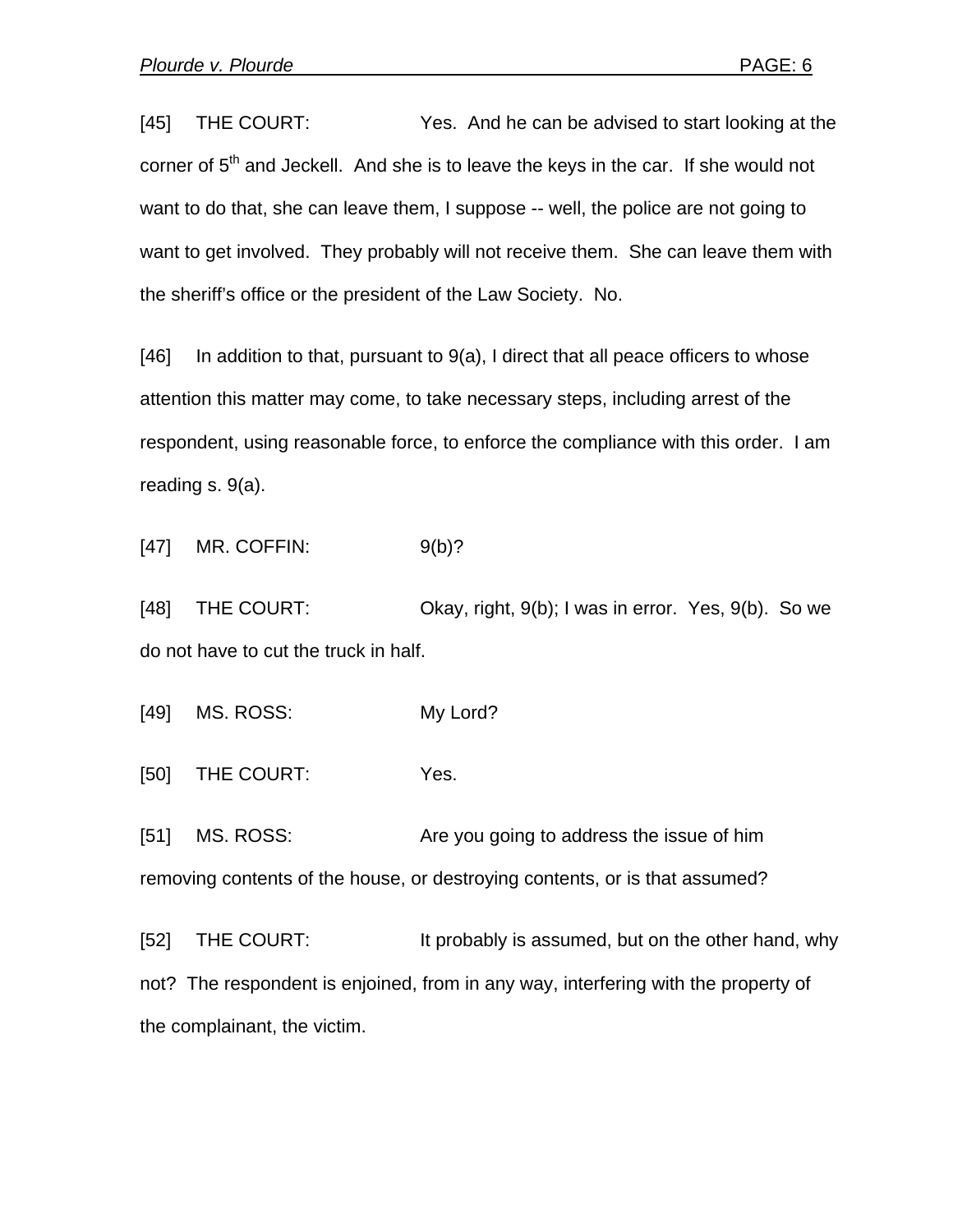[53] MR. COFFIN: All right, perhaps we should raise the issue of his goods that are there. He can take those, or he should leave everything?

[54] THE COURT: I think he has been given --

[55] MS. ROSS: Yes, he has.

[56] MR. COFFIN: The right to go and --

[57] MS. ROSS: Yes, he has.

[58] THE COURT: He has been given that at a time when she was still there. There was to be an accompaniment. She is not there, so yes, he can do that. But if I find that he has taken more than is his -- we are not going to fight over a radio or an oven, or a microwave, or anything like that, are we? Is there any such property -- I am talking about clothes.

[59] MR. COFFIN: Yes, clothes.

[60] MS. ROSS: Tools.

[61] THE COURT: And brushes and toothpaste --

[62] MR. COFFIN: Tools.

[63] MS. ROSS: Tools.

[64] THE COURT: -- and toothbrushes and things like that. But if there are articles which are, in any way, jointly owned, he may not take them. I would like to know if Mr. Plourde understands that.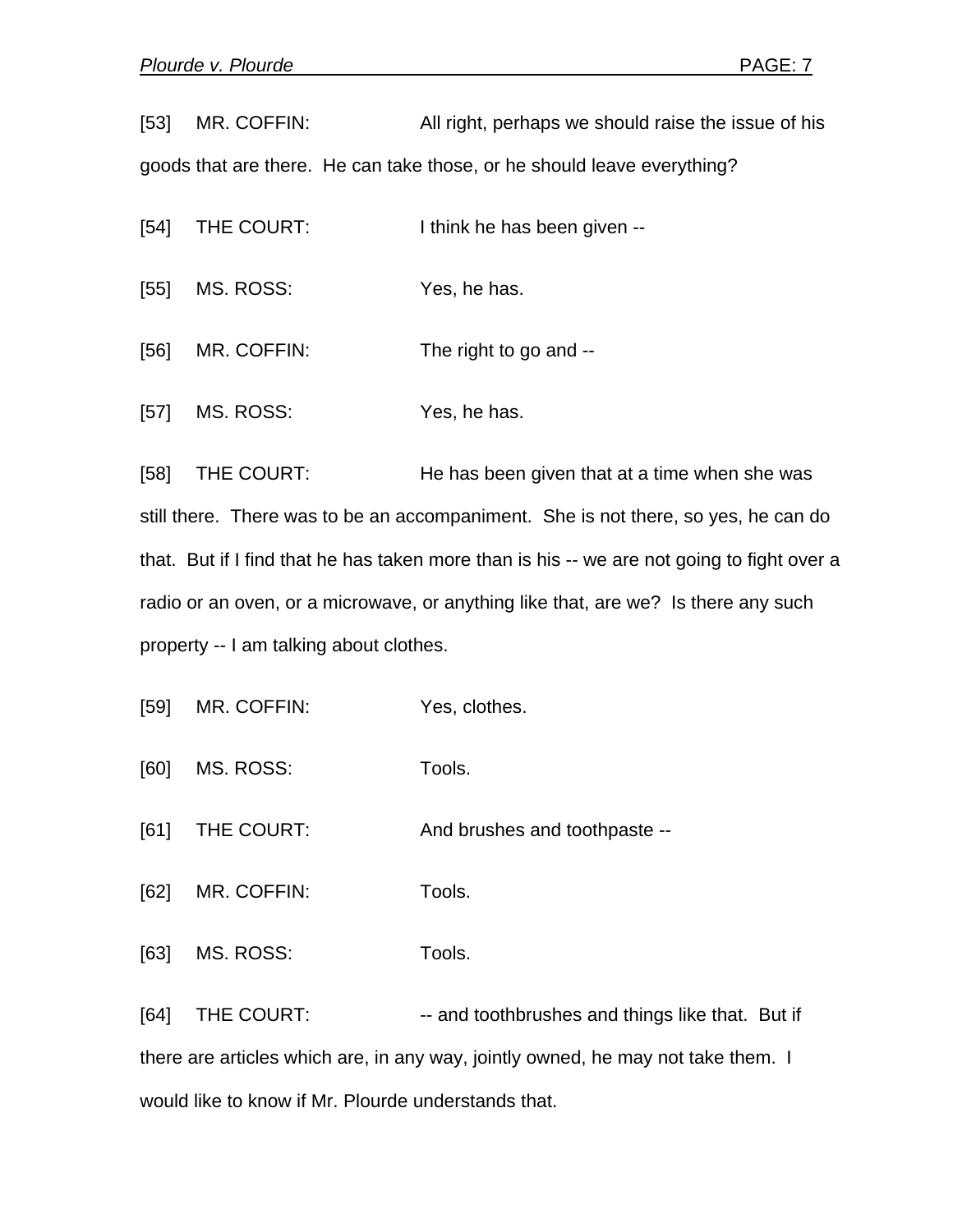[65] MR. PLOURDE: No, not really. [66] THE COURT: If I was to say that you could take your own property from the house when you go, tell me what that property would consist of? [67] MR. PLOURDE: What I had before. My stuff that I had in Quebec. [68] THE COURT: Toaster? [69] MR. PLOURDE: Pardon me, sir. [70] THE COURT: Kitchen appliances? Yes? [71] MR. PLOURDE: What I had before the marriage. [72] THE COURT: Yes, but you see, I cannot resolve that dispute until she is here. [73] MR. PLOURDE: You were asking me.

[74] THE COURT: I am. So you have indicated to me that I need to be specific. And I am telling you --

[75] MR. PLOURDE: I'm indicating to you, sir, in my belief, what was before the marriage, I think that things that I work and buy, I still believe today that they belong to me.

[76] THE COURT: Sure, you do. I want to hear from her before I permit you to take those.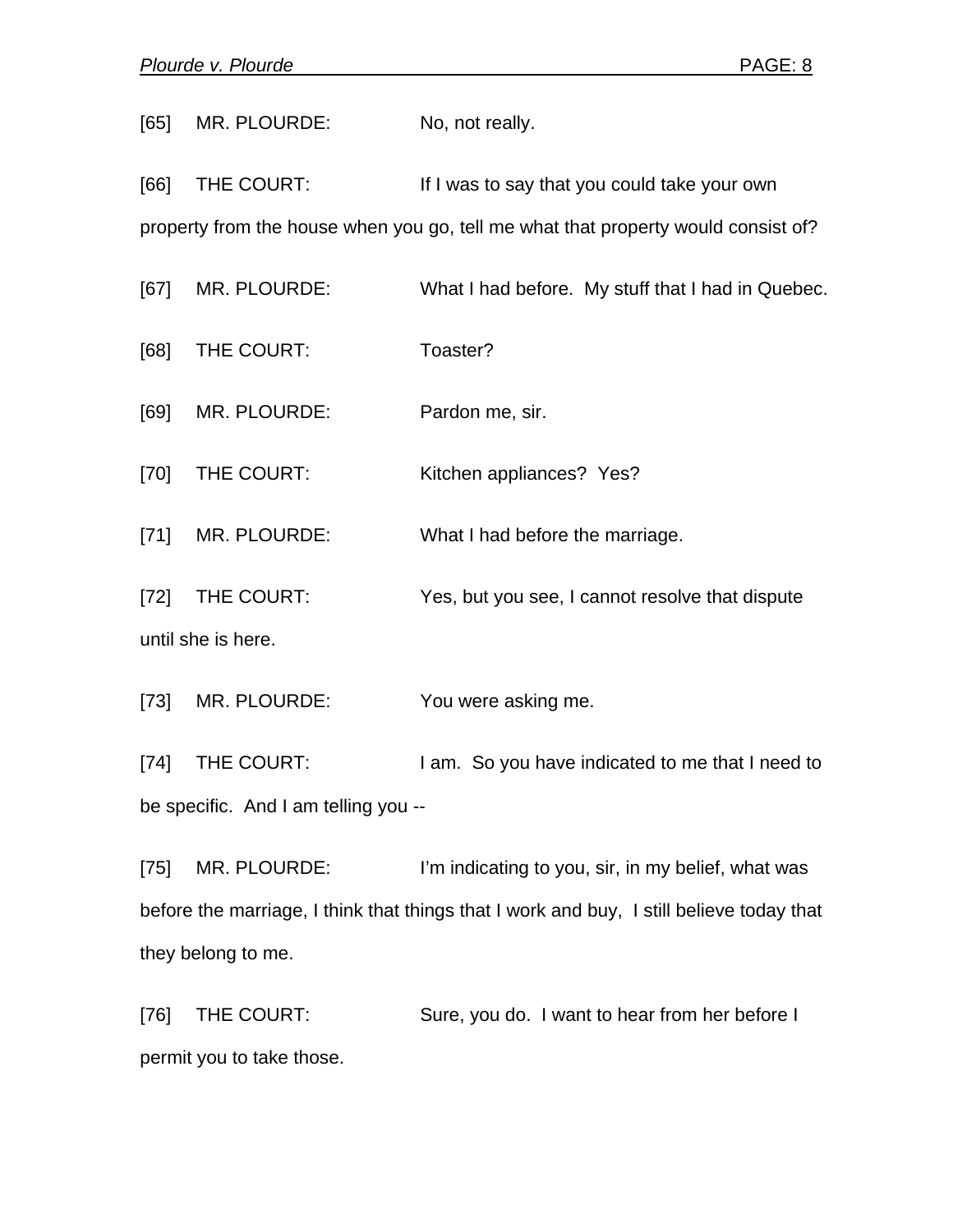[77] MR. PLOURDE: Yes, sir, I understand that. I understand that. [78] THE COURT: Okay. And the first instance then, until we come back to court and deal with this, I am afraid I will not be here, you are take only your clothes and your toothbrush, and what do we call that? [79] MS. ROSS: Personal possessions. [80] THE COURT: Well, no. A toaster, a microwave, that is a personal possession, okay. [81] MR. PLOURDE: Sir, can I take my tools? [82] MR. COFFIN: Tools. [83] MR. PLOURDE: Tools. [84] THE COURT: Yes. [85] MR. PLOURDE: My working tools. [86] THE COURT: Your cooking -- your knives and --[87] MR. PLOURDE: My knives and also my working tools, my toolbox -- [88] THE COURT: I would prefer it if you did take your knives, yes. [89] MR. PLOURDE: Pardon me, sir? [90] THE COURT: Pardon?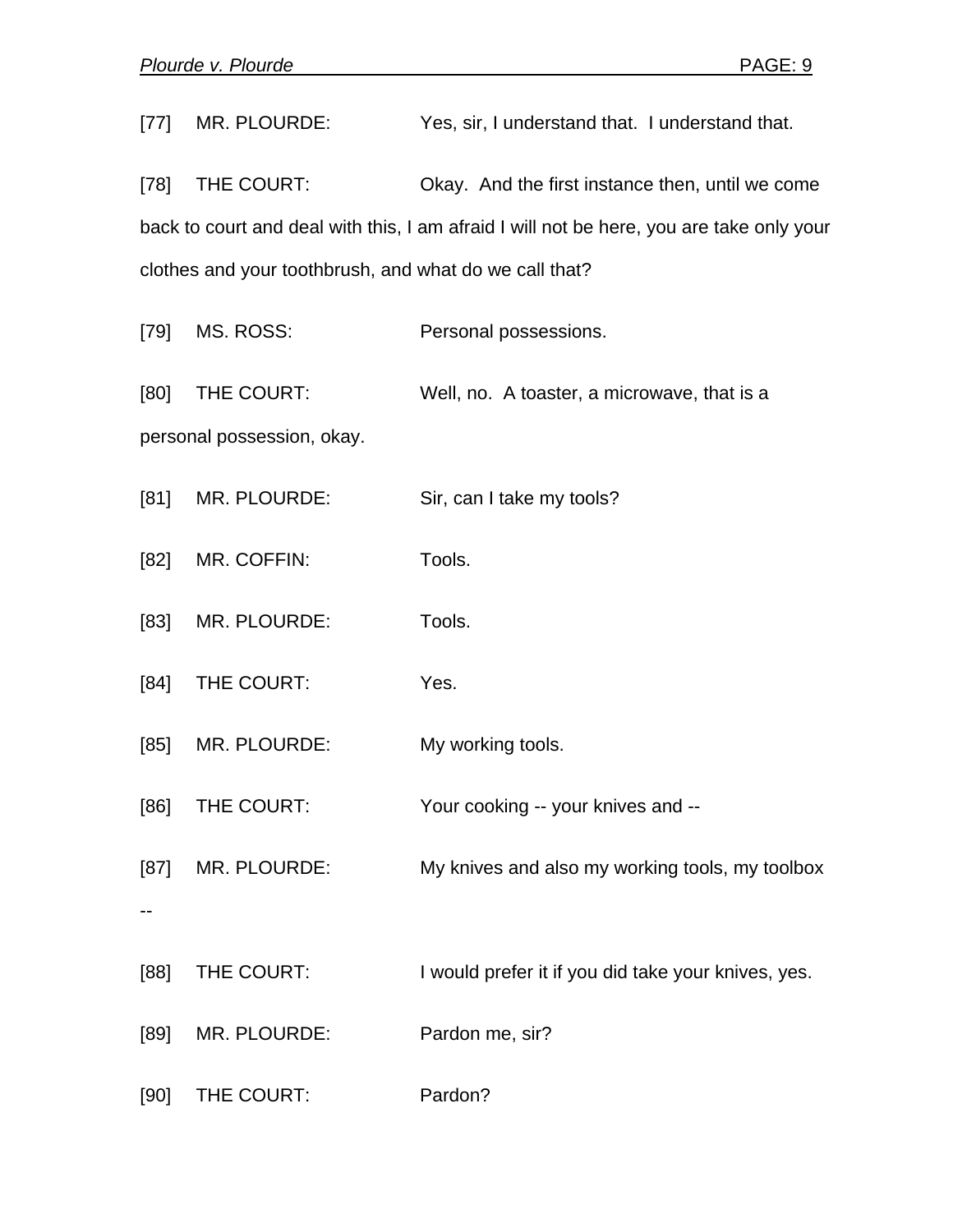[91] MR. PLOURDE: I said my toolbox and --

[92] THE COURT: Sure, all of that. That is okay. But kitchen utensils, no; like toaster, microwave.

[93] MR. PLOURDE: Okay, I understand. I understand.

[94] THE COURT: Gosh, I hope so. Okay.

[95] MR. PLOURDE: I understand, sir.

[96] THE COURT: I think that is the best -- yes?

[97] MR. PLOURDE: My request --

[98] THE COURT: So if this truck -- you are going to have to get that camper back over here somehow yourself, if it does not come. I am not requiring her to travel on that road with two children with a camper on it when the information I have is that that may break down the truck again. What does he want, Mr. Coffin?

[99] MR. COFFIN: I'm sorry?

[100] THE COURT: What does he want?

[101] MR. COFFIN: Well, he's concerned that she went one way with the truck and camper, why can't she come back with it?

[102] THE COURT: Because it broke down.

[103] MR. COFFIN: Yes.